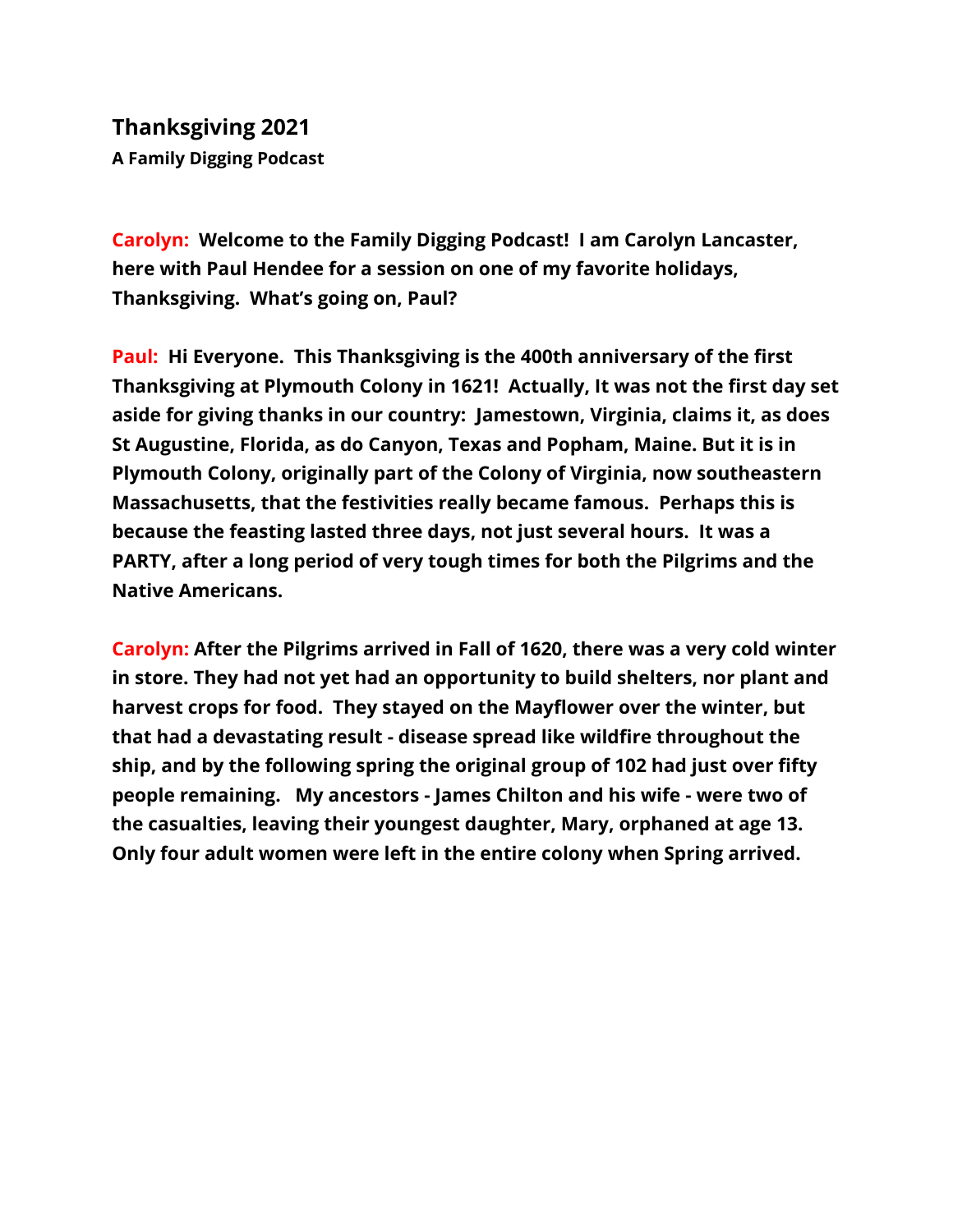**Paul: Likely, the Wampanoag Indians had experienced very large losses in their tribes between 1615 and 1619 due to epidemic disease. An Indian named Tisquantum (called Squanto by the colonists), who lived with the Wampanoags because his entire tribe had been decimated, was called on to be an interpreter between their sachem, Massasoit, and the colonists. He enabled an agreement to become effected between them so that the newcomers could begin to settle Plimoth Plantation, as they named it. And peace was kept without major breaches for over fifty years.**

**Carolyn: That spring Tisquantum began a twenty-month stint living with the colonists, teaching them how to grow corn, squash and beans, as well as how to hunt and fish. The results were very good which, to say the least, was a relief for the colonists. They chose a day in autumn to celebrate and thank God for His provision that would keep them well fed throughout the winter. When the Wampanoags came in response to hearing the celebratory gunfire that accompanied the event, they were invited to join in the fun. Ninety of them stayed, and they killed five deer. Between the offerings provided by both groups, there was more than plenty for all.**

**Paul: So what was on the menu besides venison? Let's start with shellfish oysters, clams, mussels, lobster - as well as flat fish, all grew in abundance there. And there was the corn, squash and beans that the Pilgrims had harvested. Then there was fowl available - ducks, geese, turkey - and partridges.**

**Carolyn: Some items were missing, for sure! No apple cider; apples had not yet been introduced to New England. No milk, butter or cheese, as cows had not been aboard the Mayflower. No bread, as the stores of flour from the ship had long since been exhausted. It would be years before wheat could be cultivated in New England. And no potatoes because at that time potatoes were thought to be poisonous. But cranberries were abundant in the area, and perhaps some wild honey to sweeten them?**

## **Pg 2**